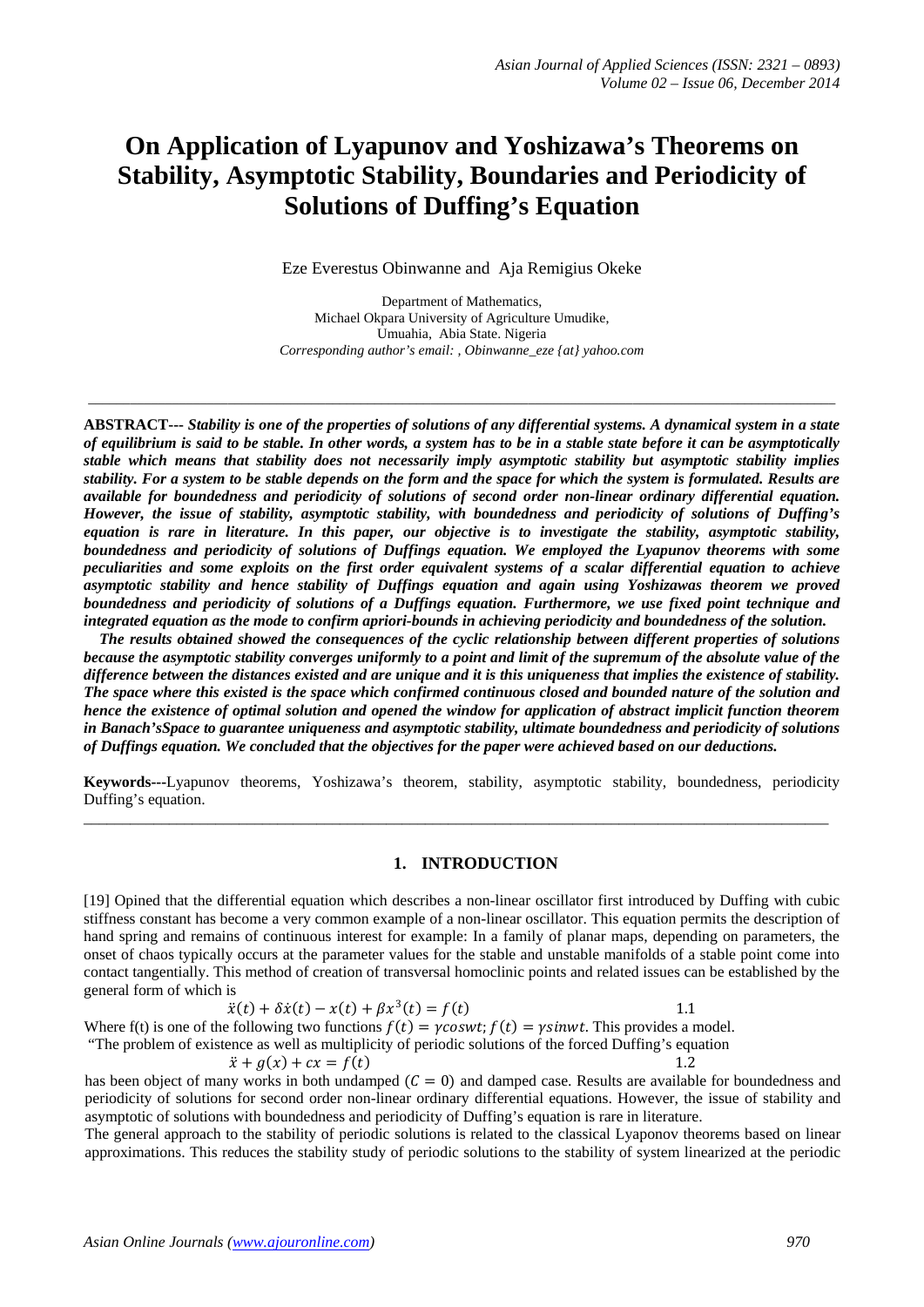motion. Since linearized systems contain periodic coefficients; the theory of parametric resonance can be applied. Such approach with the analysis of Floquet multipliers is used in Njoku and Omari [17].

The other traditional approach to the study of stability of periodic solutions is related to approximate average and multiple scales method which reduces original time dependent dynamical systems to autonomous system. In this case, stability study is reduced to analysis of fixed. The Existence and asymptotic stability of periodic solutions of a Duffing's equation  $\ddot{x} + c\dot{x} + g(t, x) = 0$  taking advantage of a new maximum principle with  $L^p$ -conditions combined with known relations between upper and lower solutions of topological and stability were considered by Pedro, F. Tores [16]. The existence and uniqueness of solution of Duffings equation using Abstract implicit function theorem in Banach Spaces were considered by Eze, E. O ,Ugbene, I .J and Ogbu, H. M [4].

Agarwal [1] held the views that by using inequalities on the Green function and non-linearity alternatives, they obtained existence result of a conjugate or/and a focal boundary value problem (BVP) under smallness and sign assumption on f mainly if  $|f(t, x, x^1, ..., x^{n-1}| \leq \alpha(t)\varphi|x|, x(t)$  is stable if and only if the zero solution of  $\dot{y}(t) = F(t, y)$  with  $F(t, 0) =$ 0. Using techniques from the stability theory of differential equation [18], gave conditions on  $x(t)$  for  $E(t)$  to be upper bounded linearly or by a constant for t≥o. More concretely, these techniques give constant or have bounds on E (t) when x(t) is a trajectory of a dynamical system which falls into a stable, hyperbolic fixed point or into a stable, hyperbolic cycle or into a normally hyperbolic and contracting manifold with quasi- periodic flow on the manifold.

In this paper, our objective is to investigate the stability, asymptotic stability, boundedness and periodicity of solutions of Duffing's equation. This task will be achieved through the following:

- i. The use of Lyapunov functions  $V: \mathbb{R}^2 \to \mathbb{R}$  with some peculiar properties to achieve stability, asymptotic stability of Duffing's equation
- ii. Yoshizawa's theorem was used to achieve boundedness and hence periodicity.
- iii. The use of fixed point technique and an integrated equation as the mode for estimating the apriori bound in achieving periodicity and boundedness of solutions of Duffing's equation.

Now consider the Duffings Equation of the form:

and

$$
\ddot{x} + ax + bx^2 + 2x^3 = p(t) \tag{1.3}
$$

Where a, b, c are real constants and  $p: [0,2\pi] \to E^l$  is continuous. The existence of  $2\pi$ -priodic solutions of (1.3) has been investigated, that is, the solutions defined on  $[0,2\pi]$  such that  $x(0) = x(2\pi)$  1.4

 $\dot{x}(0) = \dot{x}(2\pi)$  1.5 Now equation (1.3) - (1.5) can be reduced to a more general form

$$
\ddot{x} + a\dot{x} + h(x) = p(t)
$$
  
Subject to the boundary conditions:  

$$
D^{(r)}x(0) = D^{(r)}x(2\pi); \quad r = 0,1,2,
$$

where  $a > 0$ , and h(x), p(t) are continuous functions depending on their argument. For constant coefficient equation

| $\ddot{x} + a\dot{x} + b\dot{x} = p(t);$ for $a > 0, b > 0$                                                              |  |
|--------------------------------------------------------------------------------------------------------------------------|--|
| Ezeilo (1986) has shown that if the Ruth-Hurwitz's conditions $a > 0$ , b $> 0$ hold, the roots of the ordinary equation |  |
| $\lambda^2 + a\lambda + b = 0$                                                                                           |  |

have negative real parts, then asymptotically stable and ultimate boundedness of solution can be verified for (1.8) when  $p(t) = 0$ . The existence of periodic solutions can be verified for (1.6) when (1.8) holds. Ezeilo [5] Tejumola [14], [2], Ogbu [12] Ezeilo, Ogbu [8], and Eze, et al [4].

A close look at (1.6) and (1.8) gives some clue to the theorems stated below:

## **2. PRELIMINARIES**

Theorem **2.1**: Suppose there exists  $a > 0$ ,  $b > 0$ , and  $\beta > 0$  such that:.

$$
(i) h1(x) < b, \beta2 = b
$$
  
(ii)  $|h(x) - x| > 0$  for all x  
(iii)  $|h(x)| \rightarrow \infty$  as  $|x| \rightarrow \infty$ 

$$
(iv)x^2 + y^2 \rightarrow \infty \text{ as } |x| \rightarrow \infty, |y| \rightarrow \infty
$$

Then equation (1.6) through (1.8) has stable, bounded and periodic solutions when  $p(t)=0$ .

**Theorem 2.2**: Suppose further in theorem (2.1) the conditions (i) replaced by

(i) 
$$
h^1(x) < b
$$
,  $\beta^2 \neq b$ ,  $|ax - p(t)| > 0$ 

Then equation (1.6) and (1.8) has stable, bounded and periodic solutions when  $p(t) \neq 0$ . Consider the scalar equation  $\dot{x} = f(x)$ ,  $x \in \mathbb{R}^n$ ,  $f(0) = 0$  2.1  $\dot{x} = f(x)$ ,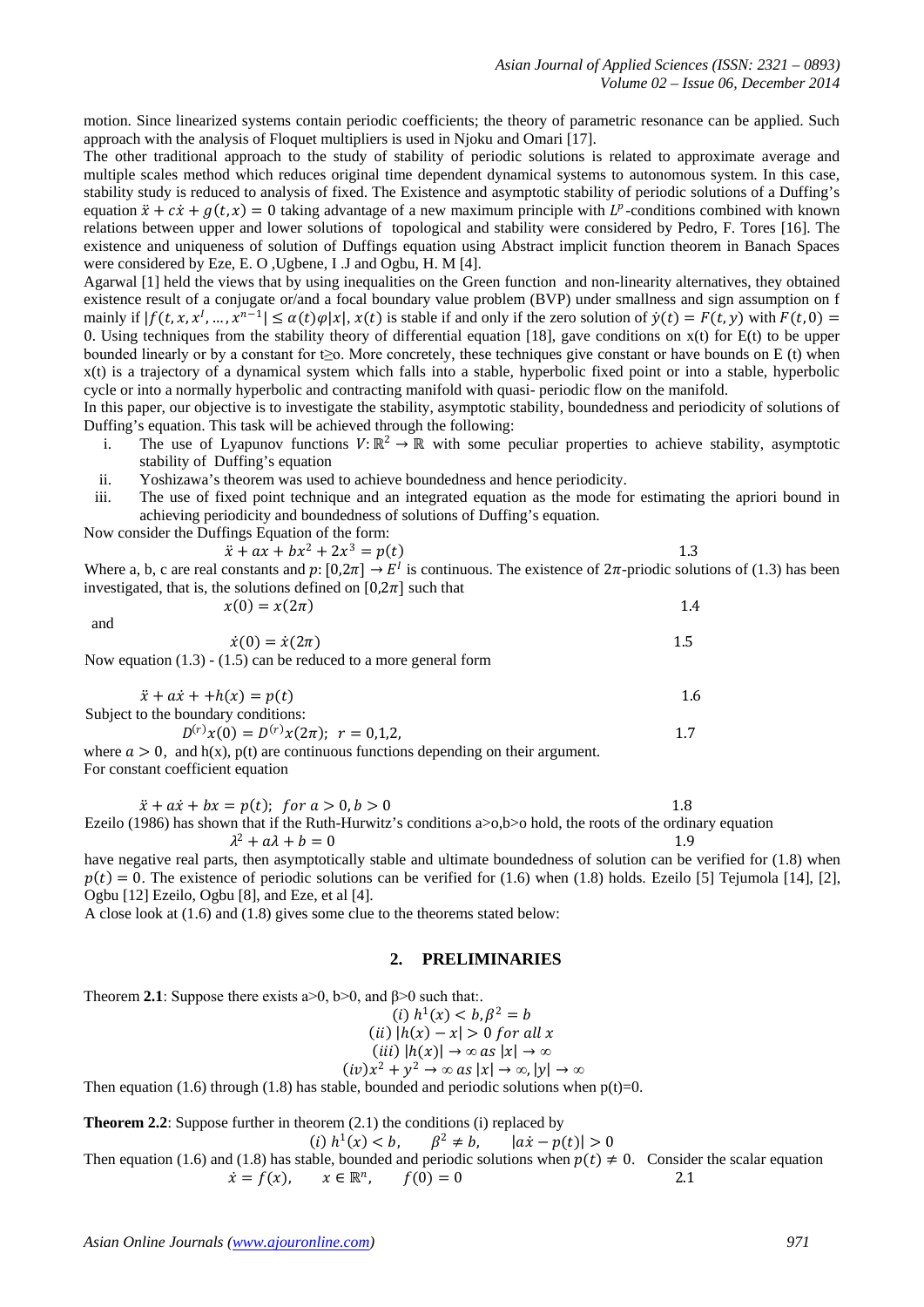where f is sufficiently smooth.

**Theorem 2.3:** (Lyapunov) Assume that

(*i*)  $f \in C^1$ <br>(*ii*) there exists a  $C^1$  function,  $V: \mathbb{R}^n \to \mathbb{R}$ Such that  $V(x) > 0$  for every x and  $V(x) = 0$  if  $x = 0$ (*iii*) Along the solution paths of equation (2.1)  $\dot{V} \leq 0$ . Then the solution  $x = 0$  of equation (2.1) is stable in the sense of Lyaponov.

**Theorem 2.4:** (Lyapunov)

 $(i)$   $f \in \mathcal{C}^1$ 

(*ii*) there exists a  $C^1$  function,  $V: \mathbb{R}^n \to \mathbb{R}$ Such that  $V(x) > 0$  for every x and  $V(x) = 0$  if  $x = 0$ 

(iii) Along the solution paths of equation (2.1)  $\dot{V} < 0$ , if  $x \neq 0$  and  $\dot{V} = 0$  i. e  $\dot{V}$  is negative definite. Then the solution  $x = 0$  of equation (2.1) is asymptotically stable the sense of Lyapunov.

**Theorem 2.5:** (Yoshizawa)

Let us consider the system.  $\dot{x} = f(t, x, y),$ 

 $\dot{y} = g(t, x, y)$ 

 $\left\{\n \begin{array}{ccc}\n 2.2 & \end{array}\n \right\}$ 

where f, g satisfy conditions for existence of solutions for any given initial values.<br>Suppose there exists a function  $V: \mathbb{R}^2 \to \mathbb{R}$  with first partial derivatives  $V: \mathbb{R}^2 \to \mathbb{R}$  with first partial derivatives in its argument such that  $V(x, y) \to$  $+\infty$  as  $x^2 + y^2 \to \infty$  and such that for any solution  $x(t)$ ,  $y(t)$  of equation (2.2)

 $\dot{V} = \frac{d}{dt} V(x(t), y(t)) \leq -\delta < 0$  If  $x^2(t) + y^2(t) \geq \mathbb{R} > 0$ , where  $\delta$  and  $\mathbb{R}$  are finite constants.

Then every solution  $x(t)$ ,  $y(t)$  of equation (2.2) is uniformly ultimately bounded with bounding constants depending on ℝ and now

 $V \rightarrow +\infty$  as  $x^2(t) + y^2(t) \rightarrow \infty$ 

The conclusion here is that there exists a constant D,  $(0 < D < \infty)$  such that  $|x(t)| \le D$ ,  $|y(t)| \le D$ 

**Definition 2.6:** A continuous function  $V(x,t) = V(x_1, x_2, ..., x_n, t)$  is called positive definite if  $\lim_{\|x\| \to 0} V(x,t) = 0$  and there exist  $\varphi ||x||$  such that  $V(x,t) \ge \varphi ||x||$ . The function  $\varphi ||x||$  must be monotonically increasing function in ||x||and  $\varphi(0) = 0.$ 

**Definition 2.7:** The function  $V(x,t) = V(x_1, x_2, ..., x_n, t)$  is called negative definite if there exists  $\varphi ||x||$  of the type described such that  $V(x, t) \leq -\varphi ||x||$ .

## **3. MAIN RESULT**

Here the proof of theorem (2.1) entails establishing stability, boundedness and periodicity for our equations (1.6 - 1.7) when  $p(t)=0$  that is

 $\ddot{x} + a\dot{x} + h(x) = 0$  3.1 or the equivalent system

 $\dot{x} = y$  $\dot{y} = -ay - h(x)$  $\left\{\n \begin{array}{ccc}\n 3.2 & \n \end{array}\n \right.$ Consider the function  $V: \mathbb{R}^2 \to \mathbb{R}$  defined by

$$
V = \frac{1}{2}y^2 + H(x)
$$
 3.3

where  $H(x) = \int_0^x h(s) ds$ 

Clearly the V as defined above is positive semi-definite. The time derivative  $\dot{V}$  along the solution paths of (4.2) is

 $\dot{V} = v\dot{v} + h(x)\dot{x}$  $= y(-ay - h(x)) + h(x)y$  $= -ay^2 - h(x)y + h(x)y$  $=-ay^2$ 

This is negative definite. There by Lyapunov theorem the system (3.1) - (3.2) is asymptotically stable. Hence it is stable. Therefore the system  $(3.1) - (3.2)$  is stable in the sense of Lyapunov when  $p(t)=0$ .

Now for the proof of boundedness in equation (3.1) and (3.2); let us consider the  $C^1$  function, here  $V: \mathbb{R}^2 \to \mathbb{R}$  defined by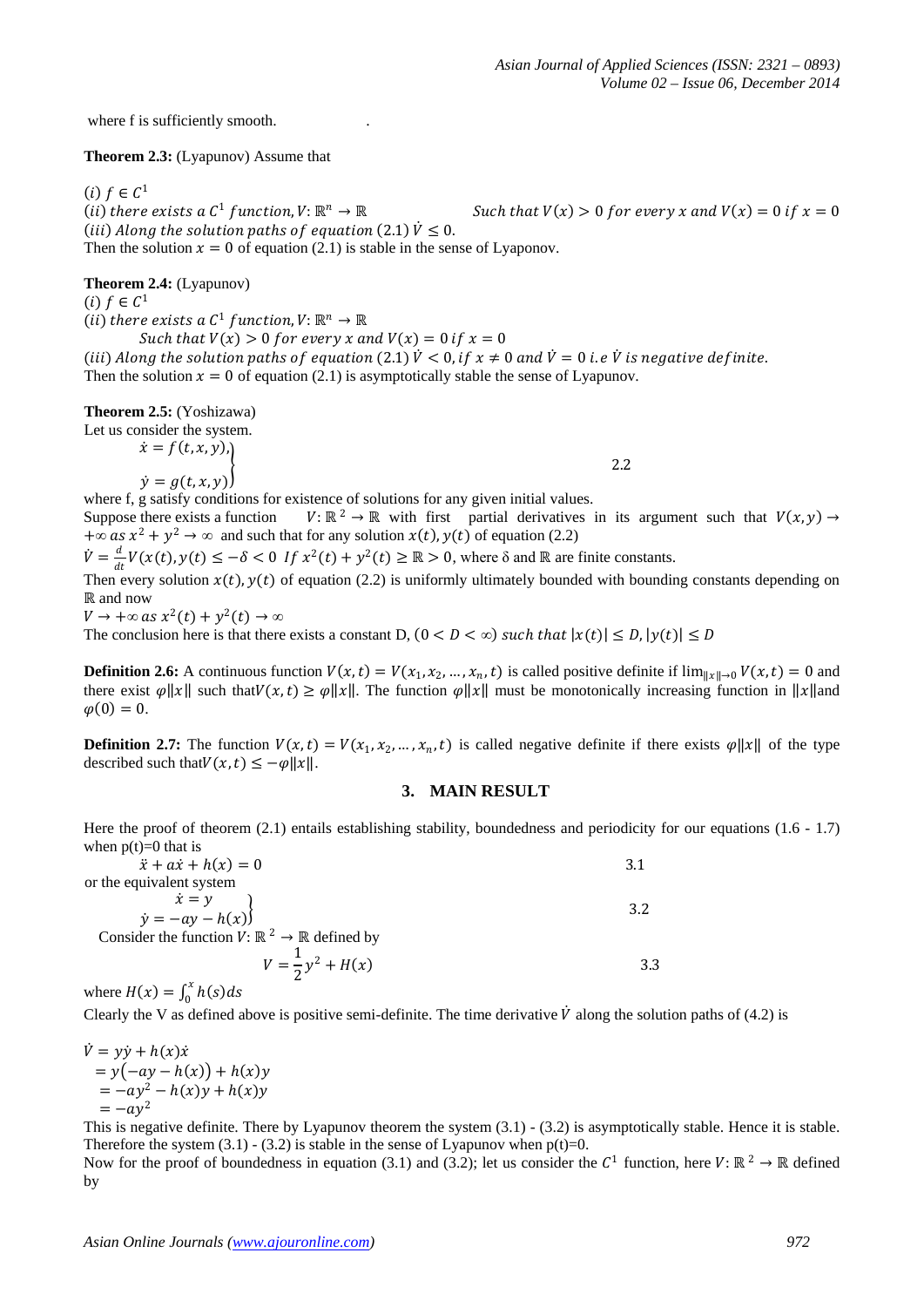$$
V = \frac{1}{2}x^2 + \frac{1}{2}y^2
$$

 $V = \frac{1}{2}x^2 + \frac{1}{2}y^2$  3.4<br>The V defined in equation (4.4) is positive semi-definite. The time derivative V along the solution paths of (3.2) is

$$
\dot{V} = x\dot{x} + y\dot{y}
$$

$$
= xy - ay2 - yh(x)
$$
  
= ay<sup>2</sup> - y(h(x) - x)  
Since |h(x) - x| > 0 for all x (condition (ii) in theorem (2.1) then  

$$
\dot{V} = -ay2 - y|h(x) - x| < 0
$$

without loss of generality, V is such that 
$$
\dot{V} = -1
$$
 since  $x^2 + y^2 \rightarrow \infty$  as  $|x| \rightarrow \infty$ ,  $|y| \rightarrow \infty$ 

By Yoshizawa's theorem equation (3.1) has a bounded solution. Therefore equation (1.6) has bounded solutions when  $p(t)=0$ .

Now the condition (i) in theorem (2.1) which is  $\beta^2 = b$  implies that i $\beta$  is a root of the auxiliary equation. Therefore the solution to (4.1) is of the form  $A\cos\beta(t) + B\sin\beta(t)$ . This clearly shows that the solution is periodic. Therefore equation (4.1) is stable, bounded and periodic.  $(4.1)$  is stable, bounded and periodic.

 $(2.1).$ 

The proof of theorem (2.2) is as follows:

Consider equation (1.6) or its equivalent system  
\n
$$
\begin{aligned}\n\dot{x} &= y \\
\dot{y} &= -ay - h(x) + p(t)\n\end{aligned}
$$
\nand the function  $V : \mathbb{R}^2 \to \mathbb{R}$  defined by  
\n
$$
V = \frac{1}{2}y^2 + H(x)
$$
\nwhere  $H(x) = \int_0^x h(s)ds$ 

Clearly the V defined above in equation (3.7) is positive semi-definite. The time derivative  $\dot{V}$  along the solution paths of (4.6) is

$$
\dot{V} = y\dot{y} + h(x)\dot{x}
$$
\n
$$
= y(-ay - h(x) + p(t) + h(x)y)
$$
\n
$$
= -ay^2 - yh(x) + yp(t) + h(x)y
$$
\n
$$
= -ay^2 + yp(t)
$$
\n
$$
= -y(ay - p(t))
$$
\n
$$
= -y(a\dot{x} - p(t)) < 0 \text{ for } |a\dot{x} - p(t)| > 0
$$
\nThis is a negative definite.

Therefore by Lyapunov theorem, the system (3.6) is asymptotically stable in the sense of Lyapunov and hence stable. Next we proceed to establish boundedness and periodicity in equation (1.6) a parameter  $\lambda$ , dependent equation.<br>  $\ddot{x} + a\dot{x} + h\lambda(x) = \lambda p(t)$  $\ddot{x} + a\dot{x} + h\lambda(x) = \lambda p(t)$ 

where  
\n
$$
h\lambda(x) = (1 - \lambda)bx + \lambda h(x)
$$
\nwhere  $\lambda$  is in the range  $0 \le \lambda \le 1$  and b is a constant satisfying (1.6). The equation (4.8) is equivalent to  
\n
$$
\dot{x} = y
$$

 $\dot{y} = -ay - h\lambda(x) - pt$  3.10

The system equation (4.10) can be represented in the vector for  $\dot{x} = AX + \lambda F(t, x)$ 

Where

$$
X = \begin{pmatrix} x \\ y \end{pmatrix}, A = \begin{pmatrix} 0 & 1 \\ -b & -a \end{pmatrix}, F = |p(t) - h(t) + bx|
$$
  
We remark that equation (4.8) reduces to a linear equation

 $\ddot{x} + a\dot{x} + b x = 0$  3.11

Where  $\lambda=0$  and to equation (1.6) when  $\lambda=1$ 

If the roots of the auxiliary equation (4.11) has no roots of the form  $\beta^2 \neq b, \beta^2 \neq 0$ 

 $\beta^2 \neq b, \beta^2 \neq 0$  3.12 ( $\beta$  an integer), then equation (1.6) and (1.7) has at least one  $2\pi$  periodic solution that is the matrix  $(e^{-2\pi}, -1)$  where 1 is the identity 2x2 matrix is invertible. Therefore x is a  $2\pi$  periodic solution of equation (4.11) if and only if

$$
x = \lambda, TX, \quad 0 \le \lambda \le 1
$$

$$
TX(t) = \int_0^{2\pi} (e^{-2\pi A} - 1)e^{(t-s)A} F(s, X(s)) ds
$$
 3.14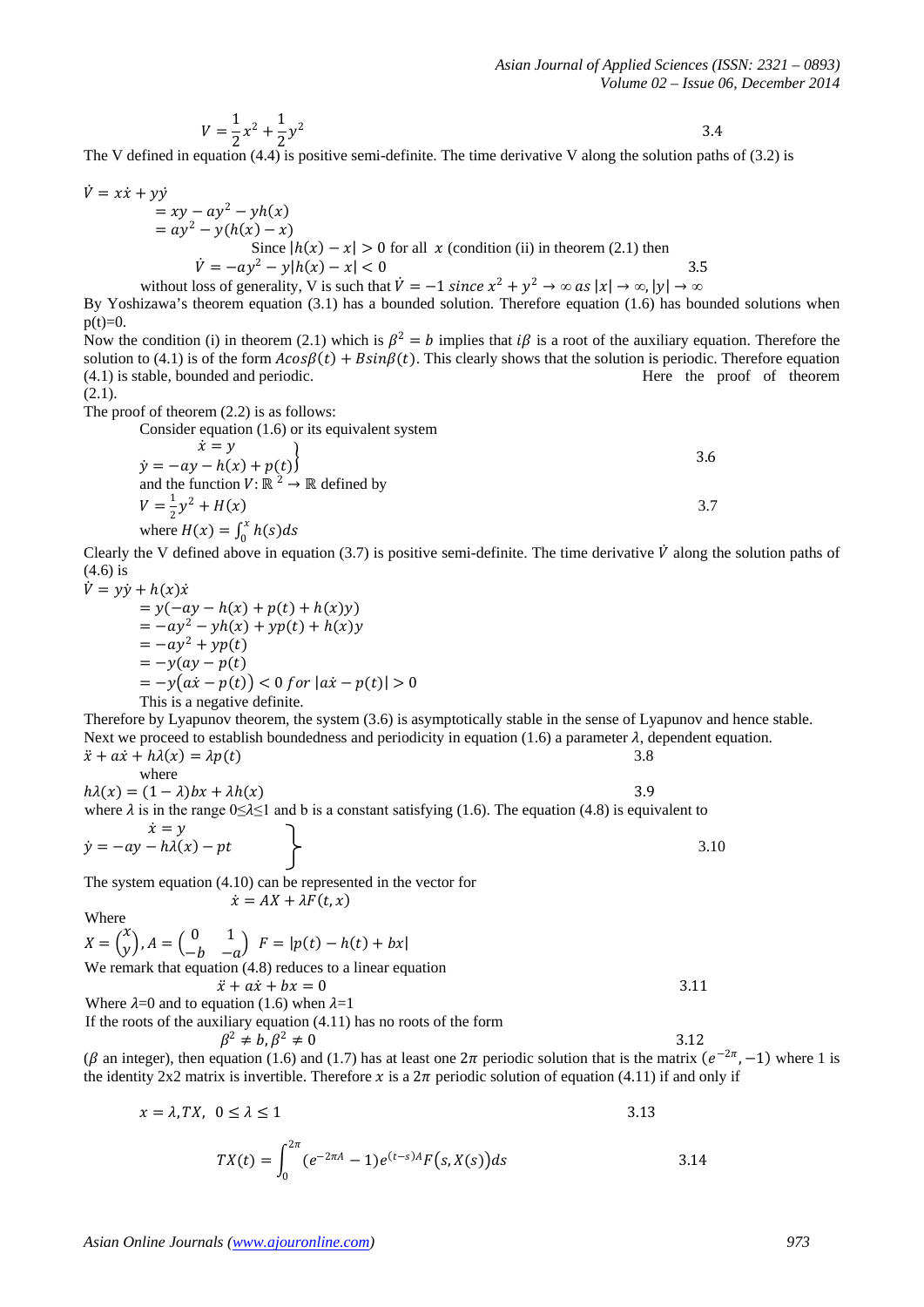#### Jack Hale 1963

Let S be the space of all real valued continuous  $2\pi$  vector function  $X(t) = (\bar{X}(t), \bar{Y}(t))$  which are of period2 $\pi$ . If the mapping T is completely continuous mapping of S into itself. Then existence of a  $2\pi$ -periodic solution (1.6) - (1.7) correspond to  $X \in S$  satisfying equation (4.13) for  $\lambda=1$ . Finally using Lemma [13] established that  $|x|_{\infty} \leq C_6$  *and*  $|\dot{x}|_{\infty} \leq C_3$  where the C's are the apriori bounds.

#### **4. DISCUSSION**

- I. The solutions of a differential equation need not converge to a point  $\bar{x}$  for  $\bar{x}$  to be stable but must remain sufficiently close to  $\bar{x}$  for all  $t \geq t_0$ . A steady state is asymptotically stable if it is stable and converges to the point  $\bar{x}$  as  $t \to \infty$ . [15]
- II. We noted that stability does not necessarily imply asymptotic stability but that asymptotic stability implies stability. This is precisely because the limit of the supremum of the distances between the two points must exist and it is unique and uniqueness of the solution implies existence of the solution but the converse is not true. Again Boundedness being one of the properties of uniform convergence occurs because the asymptotic stability converges uniformly to a point and that point is the optimal point and it is unique, bounded and closed and a fixed point which coincides with the optimal solution. Again the sphere where the stability existed must exist for the asymptotic stability but must return to the origin. The distance of the diameter of the sphere must be finite and thus bounded. We stress that a solution must exist before we talk of asymptotic stability and hence stability. This optimal solution must occur in a closed and bounded interval. [Refer to Picard theorem]
- III. A Lyapunov function relative to a set G defined on a set E (closed) which under the conditions of the theorem contains (locates) all the positive limit sets of solutions which for positive remain in G
- IV. If  $X(t)$  is a solution of our differential equation (1.2), in fact if  $X(t)$  is any continuous function in R to, nR then its positive limit set is closed and connected. If X(t) is bounded, then its positive limit set is compact.
- V. If V is a Lyapunov function on G for the periodic system, then each solution of the system that is bounded and remains in G for all t>0(t<0) approaches M as t→∞ (t→-∞)
- VI. There are also some special classes of non-autonomous systems where the limit sets of the solution have an invariance property. The simplest of these are periodic systems.

## **5. REFERENCES**

[1] R. Agarwal and D. O'Regan, Super linear higher order boundary value problems, an equations Math. 57 (1999), 233- 240.

[2] E. A. Coddington and N. Levision, Theory of Ordinary Differential Equation, McGraw Hill, New York, Toronto, London, 1965.

[3] E. O. Eze and H. M. Ogbu, On application of first-order equivalent systems to the stability and asymptotic stability of solutions of a third-order scalar differential equation, Icastor J. Math. Sci. 7(1) (2013), pages 57-63.

[4] E. O. Eze, I. J. Ugbene and H. M. Ogbu, On existence and uniqueness of 2π-periodic solutions of Duffing's equation using abstract implicit function theorem in Banach spaces, Proceedings of International Conference on Sustainable Development 10(7) (2012), 11-14.

[5] J. O. C. Ezeilo, on existence of periodic solutions of a certain third order differential equations, Pro. Camb. Society 56 (1960), 381-387.

[6] J. O. C. Ezeilo and J. O. Onyia, Non resonance oscillations for some third order differential equation, J. Nigerian Math. Soc. Volume1 (1984), 83-96.

[7] J. O. C. Ezeilo, Periodic solutions of third order differential equation in the post twenty-five years or so, a paper presented at 2nd Pan-African Congress of African Mathematical Union at the University of Jos, Jos, Nigeria, 1986.

[8] J. O. C. Ezeilo and H. M. Ogbu, Construction of Lyapunov type of functions for some third order non-linear differential equation by method of integration, J. Sci. Teach. Assoc. Nigeria Volume/issue 45/1&2 (2009), pages 59-63. [9] J. K. Hale, Oscillations in Non-linear System, McGraw-Hill, New York, Toronto, London, 1963.

[10] J. P. An Invariance Principle in the Theory of Stability, Centre for Dynamical Studies, Brown University, 1966.

[11] G. A. Leonov, Strange Attractors and Classical Stability, St. Petersburg University Press, Russia, 2008. Eze Everestus Obinwanne and O. Aja Remigius 14

[12] H. M. Ogbu, A necessary and sufficient condition for stability and harmonic oscillations in a certain second order non-linear differential equation, Pacific J. Sci. Tech. Akamai University, Hilo, Hawaii (USA) 7(2) (2006), 126-129.

[13] H. Uber dei, Methods der approiri, Schranken Math. Ann. 129 (1955), 415-416.

[14] H. O. Tejumola, Periodic boundary value problems for some fifth and third order ordinary differential equations, J. Nigerian Math. Soc. 25 (2006), 37-46.

[15] Allen, Ordinary first order linear differential equations (rough), Lecture Notes (2007), pages 1-8.

[16] Pedro J. Tores, Existence and stability of periodic solution of a Duffing's equation by using a new maximum principle, J. Math. 1 (2004), 479-486.